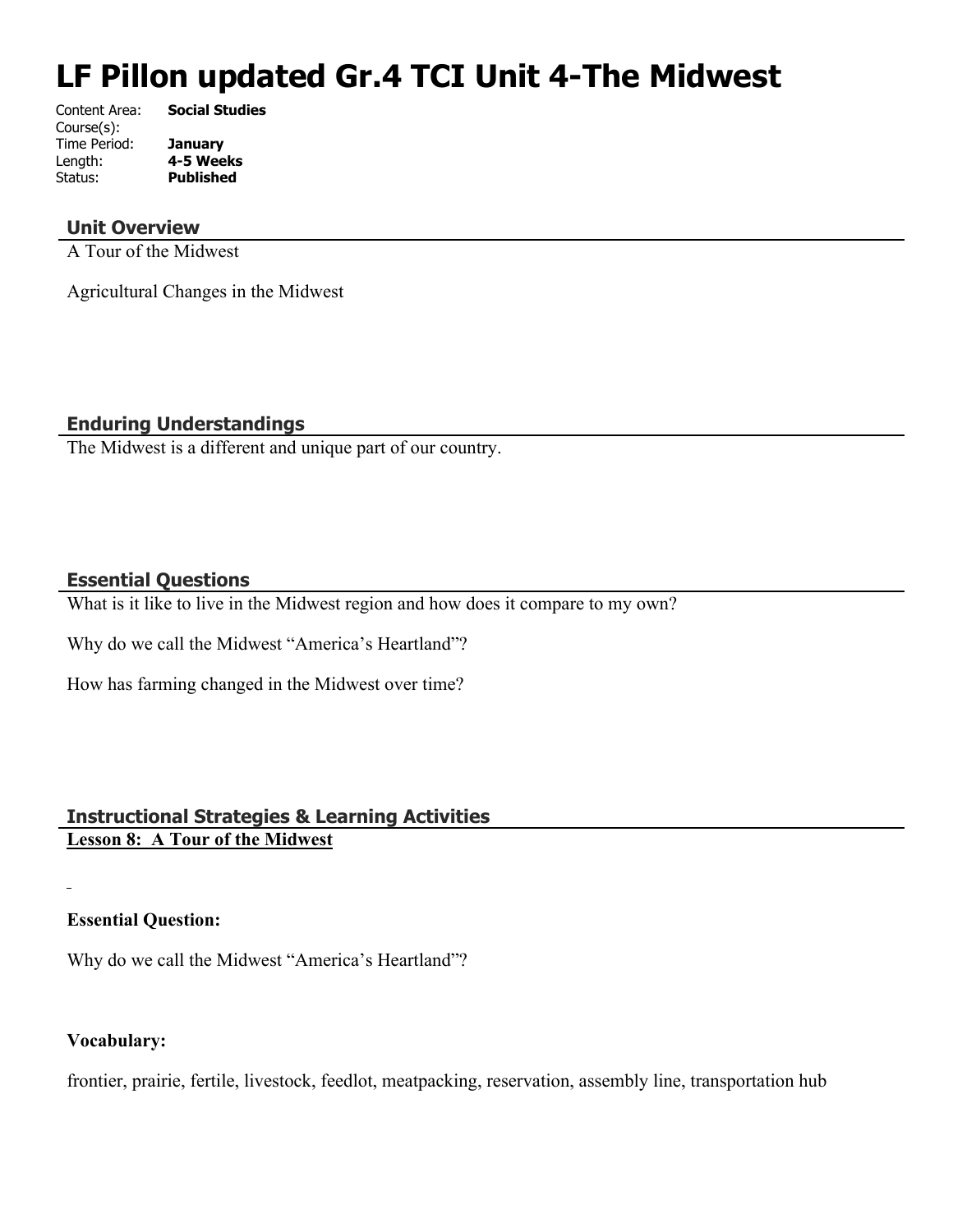## **Preview:**

Follow these steps to complete the Geography Challenge of the Midwest:

- 1. Get a Geography Challenge card from your teacher.
- 2. Use the maps to look for answers.
- 3. Label the map with the number of the Geography Challenge and its answer.
- 4. Check your work.
- 5. Repeat steps 1–4 until you've answered all 12 Geography Challenge cards.

## **Activities:**

Explore the Midwest on this self-directed tour and collect clues to reveal a secret word.

- 1. With a partner, get ready to explore nine locations in the Midwest.
- 2. At your first stop, skim the section of text that corresponds with that stop.
- 3. Answer the focus question in your Activity Notes.
- 4. Find the hidden letter and record it in your Activity Notes.
- 5. Repeat Steps 2–4 to complete all nine stops.

## **Study Your State:**

Let's answer this question: *How has an industry affected our state?*

**Step 1:** Choose an industry in your state. Write the name of the industry in your notebook.

**Step 2:** Research the industry you have chosen.

- Use reliable resources you find in the library or on the Internet.
- Organize your research on the timeline.

## **Step 3: Write a three-paragraph essay about the industry you have chosen and how it has affected your state.**

- Give examples and use data to help write your paragraphs. Share your paragraphs with another student in the class.
- After reading another student's explanation, tell him or her what you think about their information.
- Revise your explanation based on the comments you have received.

#### **Show What You Know:**

Review the Summary. Then complete this formative assessment.

Choose the three best stops on a tour of the Midwest.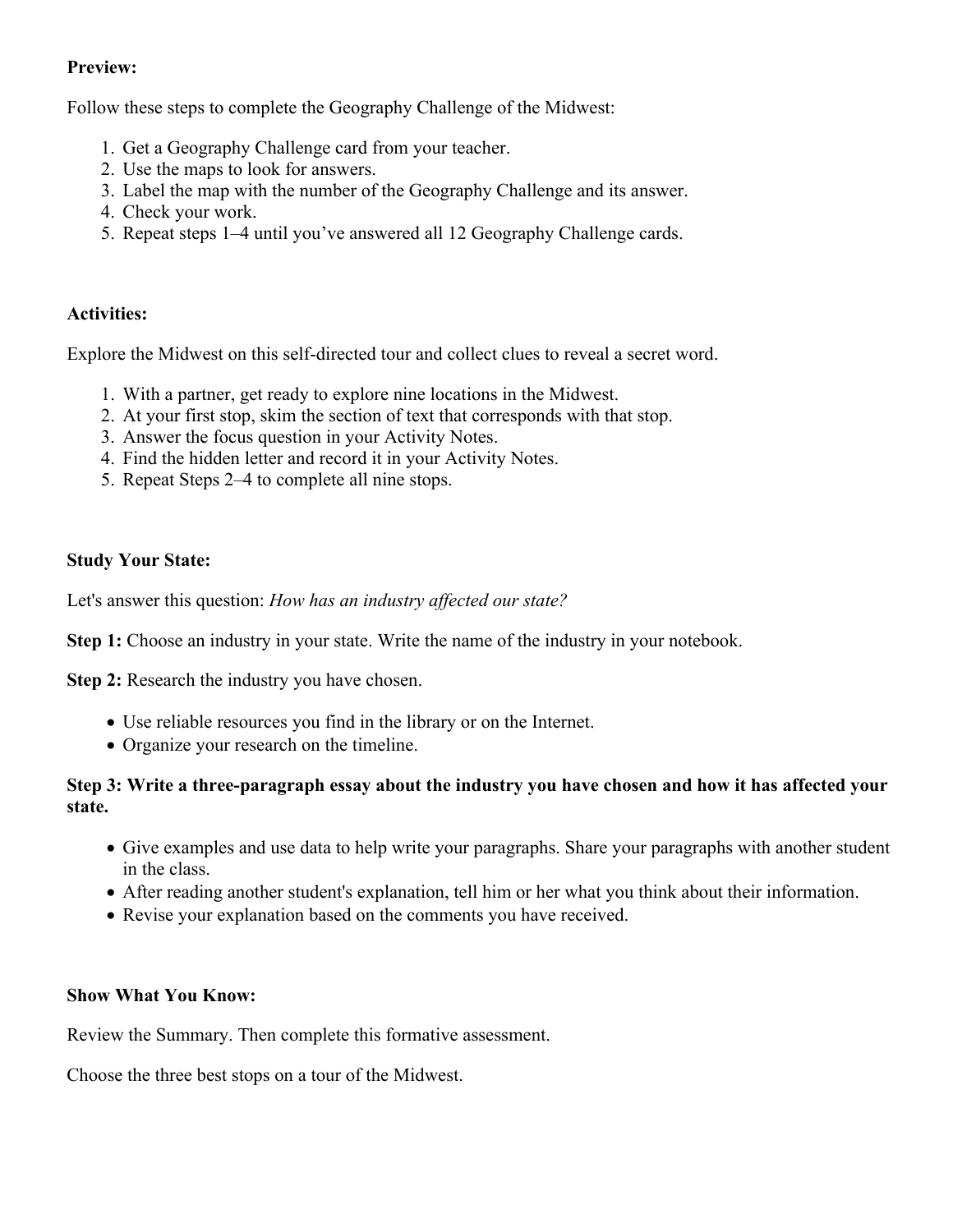## **Lesson 9: Agricultural Changes in the Midwest**

#### **Essential Question:**

How has farming changed in the Midwest over time?

#### **Vocabulary:**

agribusiness, canning, combine, dairy, fertilizer, pesticide, reaper, self-sufficient, sod

#### **Preview:**

Watch a short video that highlights some of the key changes in farming, and then analyze differences between farming in the past and present.

Have you ever been to a farm?

What kinds of things did you see on the farm?

#### **Activities:**

Focus on one reading section as you learn about how farming has changed over the years.

- 1. Read your assigned section from the text.
- 2. List two things you learned about your topic in the appropriate row in your Activity Notes.
- 3. Be prepared to share your notes.
- 4. Get in a group and learn about other sections from your classmates.
- 5. Read the other eight sections.

Become an expert on your section!

- 1. Once you receive your section assignment, read the text to become an expert.
- 2. In your notes, write two important details that you learned. These could include:
	- o important inventions
	- o key events
	- o ways of life

#### **Jigsaw Share**

Gather in groups. Each group should have one person that covered a different section:

- Section 1: Farming in the Midwest in 1800
- Section 2: Farm Tools in 1800
- Section 3: The Family Farm in 1800
- Section 4: Farming in the Midwest in 1900
- Section 5: Farm Tools in 1900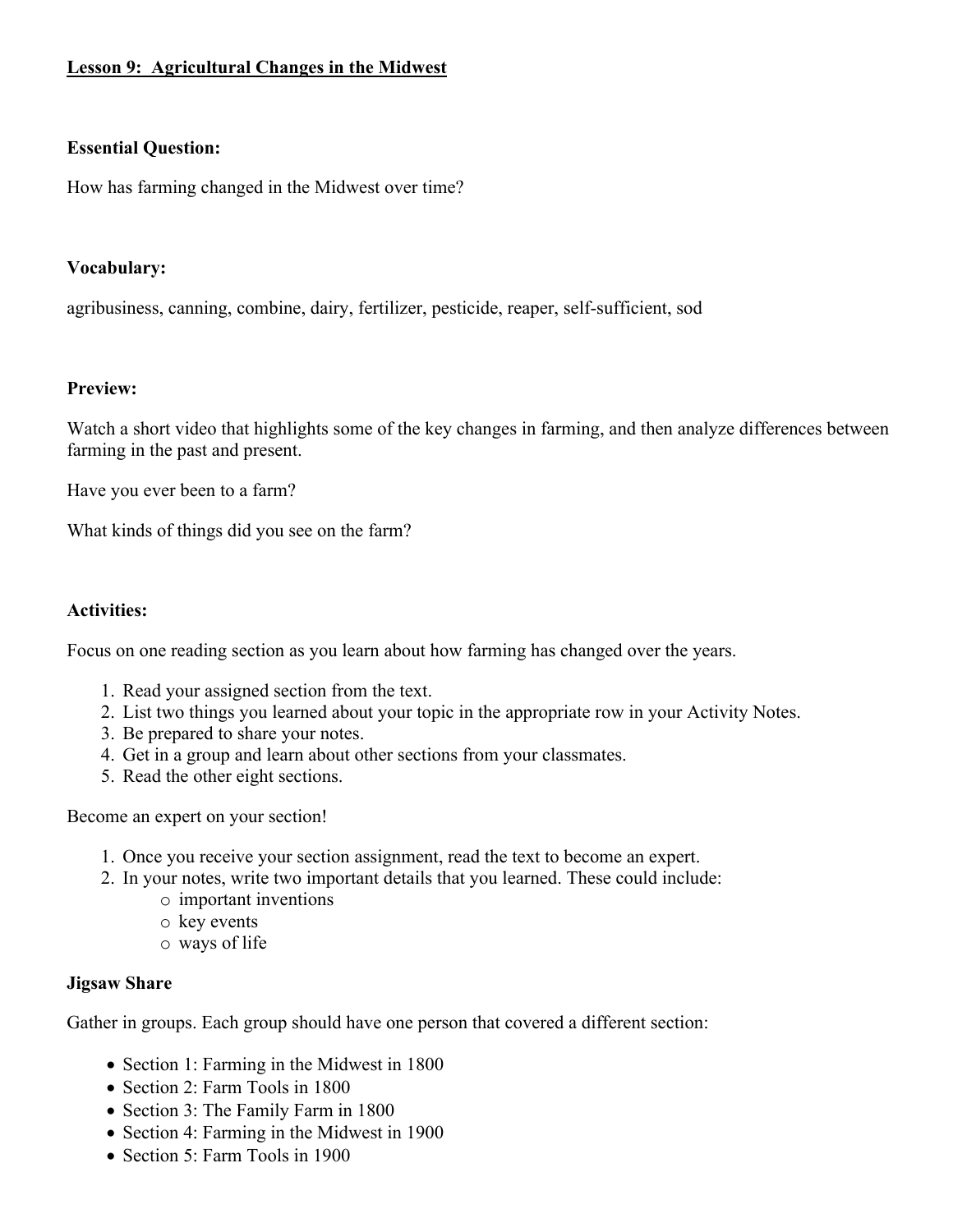- Section 6: The Family Farm in 1900
- Section 7: Farming in the Midwest Today
- Section 8: Farm Tools Today
- Section 9: The Family Farm Today

Once your group is complete, share information on each section and fill in your notes.

#### **Study Your State:**

Let's create a map to find out about agriculture in your state.

**Step 1:** Research different farm products that are produced in your state. Find facts about where each is grown or raised. You might ask questions like these:

- Where is it grown? Where is it sold?
- How much is produced each year?
- Do factories in the state put the food in packages?

**Step 2:** Create a map of the agriculture in your state. Your map should include:

- regions in your state
- highways, water, and railroads
- location where crops are grown and animals are raised

Create a key to organize your map's information.

**Step 3:** Use your map and research to answer the questions below. Once you have answered these questions, share your answers with your classmates.

#### **Show What You Know:**

Review the Summary. Then complete this formative assessment.

Write an article about the aspect of farming that has changed the most since 1800.

## **Integration of Career Readiness, Life Literacies and Key Skills**

Students will be introduced to a variety of professions and careers as they explore areas of the midwest and the industries that helped found them.

| TECH.9.4.5.DC.4 | Model safe, legal, and ethical behavior when using online or offline technology (e.g.,<br>$8.1.5.NI.2$ ).                                                             |
|-----------------|-----------------------------------------------------------------------------------------------------------------------------------------------------------------------|
| TECH.9.4.5.CT.4 | Apply critical thinking and problem-solving strategies to different types of problems such<br>as personal, academic, community and global (e.g., 6.1.5. Civics CM.3). |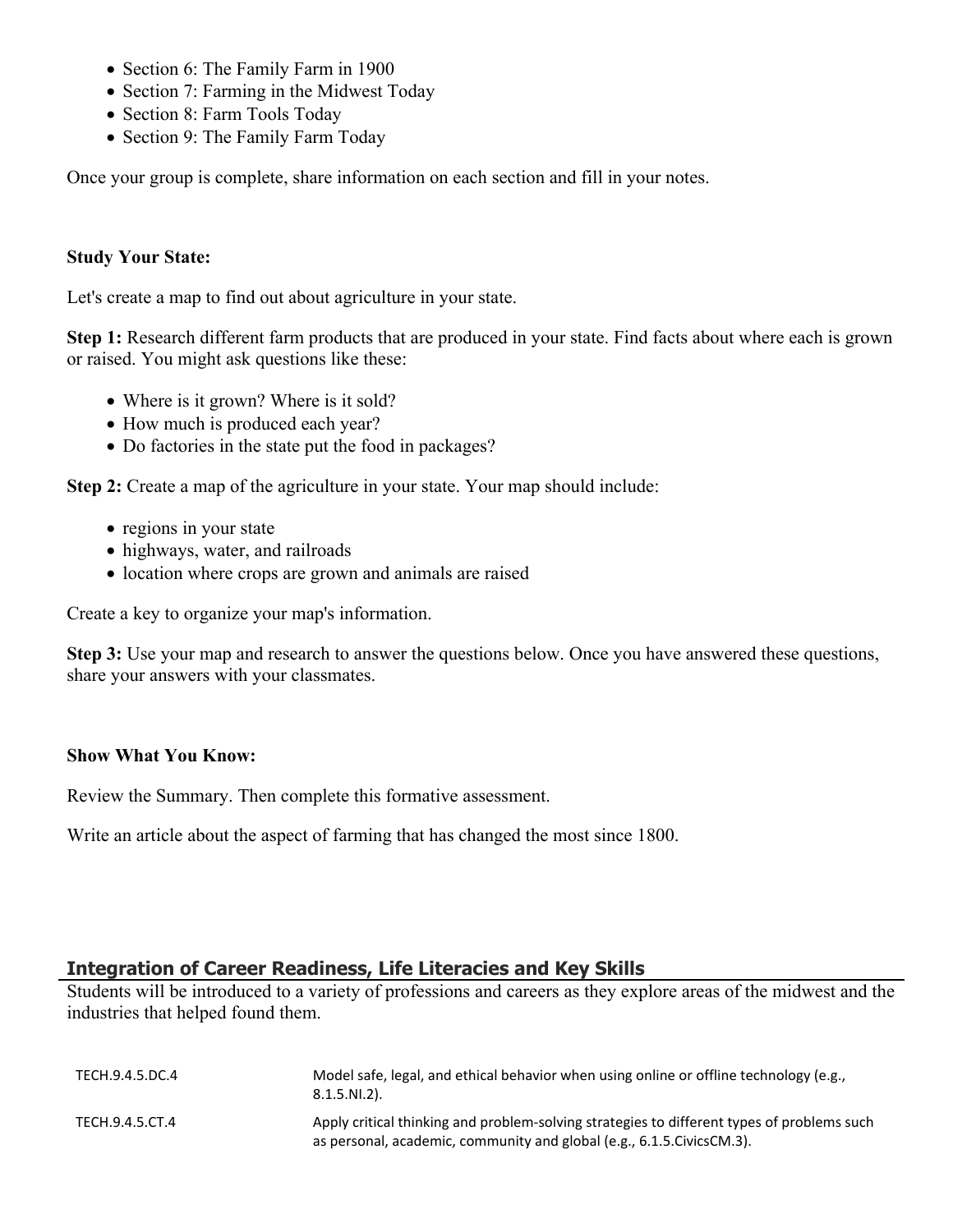| TECH.9.4.5.CT.3       | Describe how digital tools and technology may be used to solve problems.                                                                                                                          |
|-----------------------|---------------------------------------------------------------------------------------------------------------------------------------------------------------------------------------------------|
| TECH.9.4.5.DC.1       | Explain the need for and use of copyrights.                                                                                                                                                       |
| <b>TECH.9.4.5.CT</b>  | <b>Critical Thinking and Problem-solving</b>                                                                                                                                                      |
| <b>WRK.9.2.5.CAP</b>  | <b>Career Awareness and Planning</b>                                                                                                                                                              |
| TECH.9.4.5.CT.1       | Identify and gather relevant data that will aid in the problem-solving process (e.g.,<br>2.1.5.EH.4, 4-ESS3-1, 6.3.5.CivicsPD.2).                                                                 |
|                       | The ability to solve problems effectively begins with gathering data, seeking resources,<br>and applying critical thinking skills.                                                                |
| TECH.9.4.5.IML.1      | Evaluate digital sources for accuracy, perspective, credibility and relevance (e.g., Social<br>Studies Practice - Gathering and Evaluating Sources).                                              |
| WRK.9.2.5.CAP.1       | Evaluate personal likes and dislikes and identify careers that might be suited to personal<br>likes.                                                                                              |
| TECH.9.4.5.IML.6      | Use appropriate sources of information from diverse sources, contexts, disciplines, and<br>cultures to answer questions (e.g., RI.5.7, 6.1.5. HistoryCC.7, 7.1.NM. IPRET.5).                      |
| WRK.9.2.5.CAP.2       | Identify how you might like to earn an income.                                                                                                                                                    |
|                       | An individual's passions, aptitude and skills can affect his/her employment and earning<br>potential.                                                                                             |
| TECH.9.4.5.DC.2       | Provide attribution according to intellectual property rights guidelines using public domain<br>or creative commons media.                                                                        |
| WRK.9.2.5.CAP.3       | Identify qualifications needed to pursue traditional and non-traditional careers and<br>occupations.                                                                                              |
|                       | Culture and geography can shape an individual's experiences and perspectives.                                                                                                                     |
| <b>TECH.9.4.5.GCA</b> | <b>Global and Cultural Awareness</b>                                                                                                                                                              |
| TECH.9.4.5.DC.3       | Distinguish between digital images that can be reused freely and those that have copyright<br>restrictions.                                                                                       |
| TECH.9.4.5.IML.7      | Evaluate the degree to which information meets a need including social emotional<br>learning, academic, and social (e.g., 2.2.5. PF.5).                                                           |
| WRK.9.2.5.CAP.4       | Explain the reasons why some jobs and careers require specific training, skills, and<br>certification (e.g., life guards, child care, medicine, education) and examples of these<br>requirements. |

#### **Technology and Design Integration**

Students will use digital textbook, other online resources, and Google Classroom.

Use of Smartboard and video clips for virtual field trips.

| CS.3-5.8.2.5. ITH.1      | Explain how societal needs and wants influence the development and function of a<br>product and a system.                                 |
|--------------------------|-------------------------------------------------------------------------------------------------------------------------------------------|
| $CS.3 - 5.8.1.5$ . IC. 1 | Identify computing technologies that have impacted how individuals live and work and<br>describe the factors that influenced the changes. |
| CS.3-5.8.1.5.DA.1        | Collect, organize, and display data in order to highlight relationships or support a claim.                                               |
| $CS.3-5.1C$              | Impacts of Computing                                                                                                                      |
| CS.3-5.8.2.5.ETW.4       | Explain the impact that resources, such as energy and materials used to develop<br>technology, have on the environment.                   |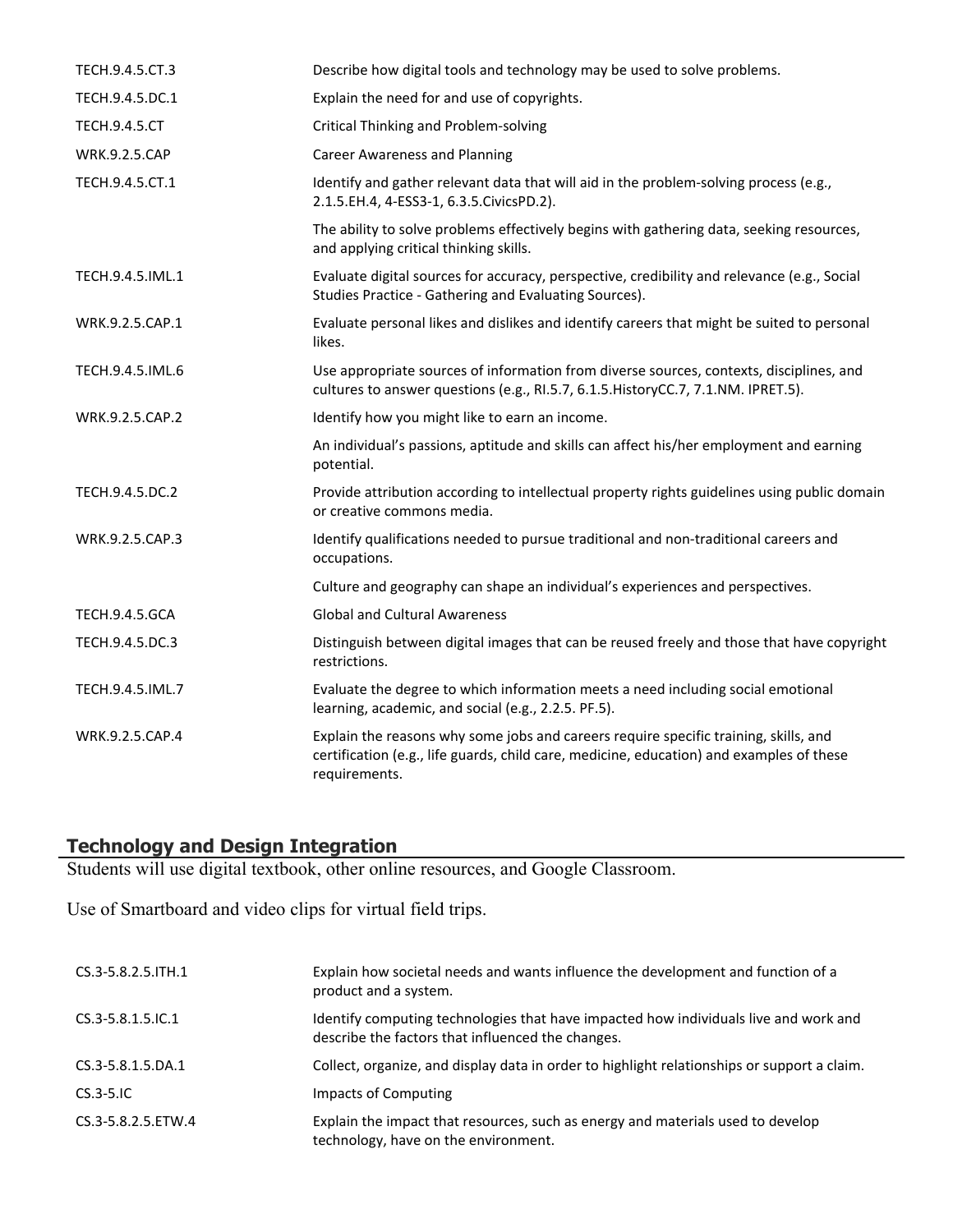| CS.3-5.8.2.5.ETW.3  | Explain why human-designed systems, products, and environments need to be constantly<br>monitored, maintained, and improved.                                                                  |
|---------------------|-----------------------------------------------------------------------------------------------------------------------------------------------------------------------------------------------|
| CS.3-5.8.2.5.ETW.5  | Identify the impact of a specific technology on the environment and determine what can<br>be done to increase positive effects and to reduce any negative effects, such as climate<br>change. |
| CS.3-5.8.2.5.ITH.4  | Describe a technology/tool that has made the way people live easier or has led to a new<br>business or career.                                                                                |
|                     | Societal needs and wants determine which new tools are developed to address real-world<br>problems.                                                                                           |
| CS.3-5.8.2.5. ITH.2 | Evaluate how well a new tool has met its intended purpose and identify any shortcomings<br>it might have.                                                                                     |
| $CS.3-5.1TH$        | Interaction of Technology and Humans                                                                                                                                                          |
|                     | A new tool may have favorable or unfavorable results as well as both positive and negative<br>effects on society. Technology spurs new businesses and careers.                                |
| CS.3-5.8.2.5. ITH.3 | Analyze the effectiveness of a new product or system and identify the positive and/or<br>negative consequences resulting from its use.                                                        |
| CS.3-5.8.2.5.NT.2   | Identify new technologies resulting from the demands, values, and interests of individuals,<br>businesses, industries, and societies.                                                         |
| CS.3-5.8.1.5.DA.3   | Organize and present collected data visually to communicate insights gained from<br>different views of the data.                                                                              |
|                     | The development and modification of computing technology is driven by individual's<br>needs and wants and can affect individuals differently.                                                 |
| CS.3-5.8.2.5.ETW.1  | Describe how resources such as material, energy, information, time, tools, people, and<br>capital are used in products or systems.                                                            |

## **Interdisciplinary Connections**

| LA.W.4.7  | Conduct short research projects that build knowledge through investigation of different<br>aspects of a topic.                                                                                                           |
|-----------|--------------------------------------------------------------------------------------------------------------------------------------------------------------------------------------------------------------------------|
| LA.W.4.8  | Recall relevant information from experiences or gather relevant information from print<br>and digital sources; take notes and categorize information, and provide a list of sources.                                     |
| LA.RI.4.4 | Determine the meaning of general academic and domain-specific words or phrases in a<br>text relevant to a grade 4 topic or subject area.                                                                                 |
| LA.RI.4.1 | Refer to details and examples in a text and make relevant connections when explaining<br>what the text says explicitly and when drawing inferences from the text.                                                        |
| LA.W.4.1  | Write opinion pieces on topics or texts, supporting a point of view with reasons and<br>information.                                                                                                                     |
| LA.SL.4.1 | Engage effectively in a range of collaborative discussions (one-on-one, in groups, and<br>teacher-led) with diverse partners on grade 4 topics and texts, building on others' ideas<br>and expressing their own clearly. |
| LA.W.4.2  | Write informative/explanatory texts to examine a topic and convey ideas and information<br>clearly.                                                                                                                      |
| LA.RI.4.2 | Determine the main idea of a text and explain how it is supported by key details;<br>summarize the text.                                                                                                                 |
| LA.RI.4.3 | Explain events, procedures, ideas, or concepts in a historical, scientific, or technical text,<br>including what happened and why, based on specific information in the text.                                            |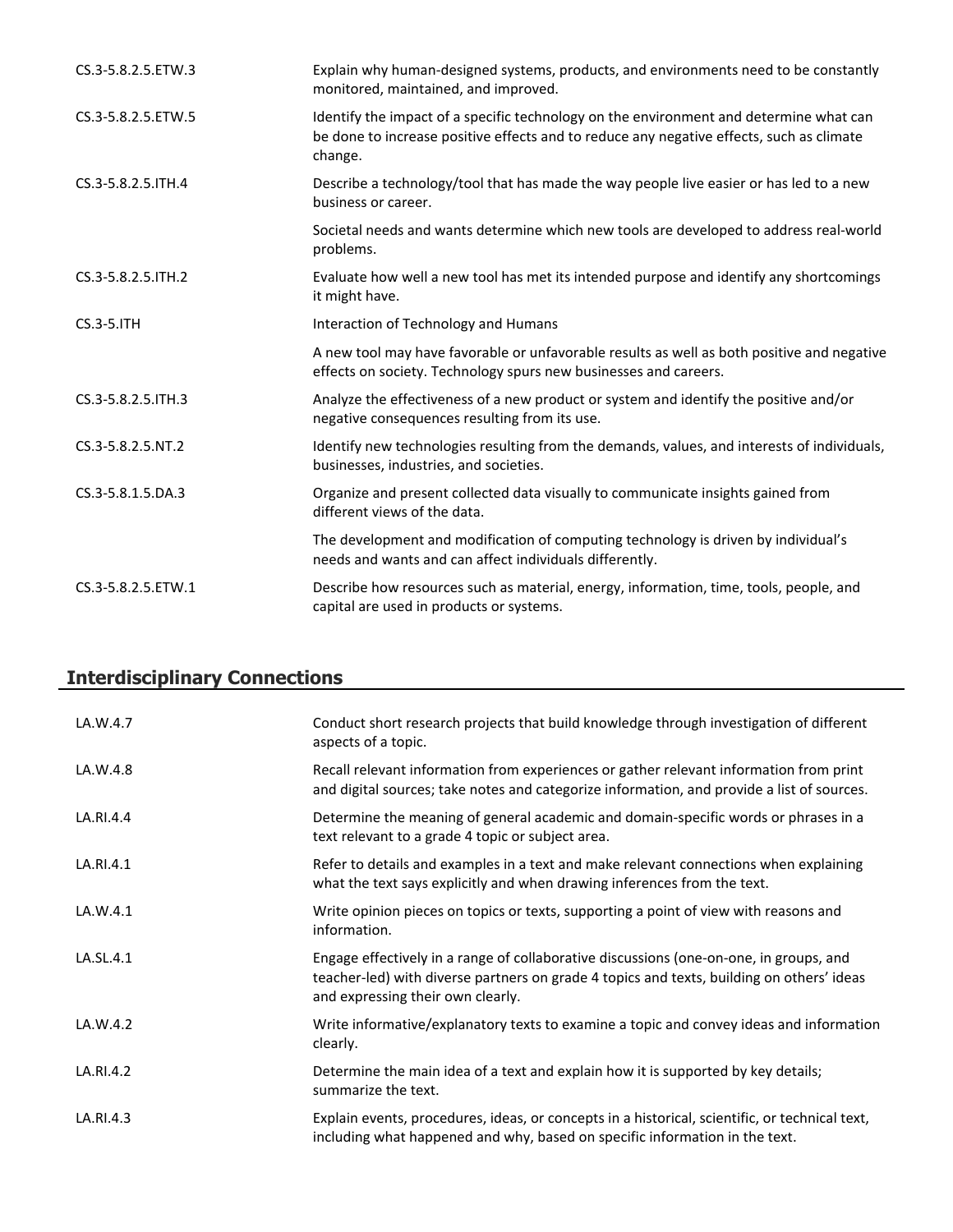| LA.RI.4.5 | Describe the overall structure (e.g., chronology, comparison, cause/effect,<br>problem/solution) of events, ideas, concepts, or information in a text or part of a text.                                                                                                     |
|-----------|------------------------------------------------------------------------------------------------------------------------------------------------------------------------------------------------------------------------------------------------------------------------------|
| LA.RI.4.6 | Compare and contrast a firsthand and secondhand account of the same event or topic;<br>describe the differences in focus and the information provided.                                                                                                                       |
| LA.RI.4.7 | Interpret information presented visually, orally, or quantitatively (e.g., in charts, graphs,<br>diagrams, time lines, animations, or interactive elements on Web pages) and explain how<br>the information contributes to an understanding of the text in which it appears. |
| LA.RI.4.8 | Explain how an author uses reasons and evidence to support particular points in a text.                                                                                                                                                                                      |
| LA.RI.4.9 | Integrate and reflect on (e.g., practical knowledge, historical/cultural context, and<br>background knowledge) information from two texts on the same topic in order to write or<br>speak about the subject knowledgeably.                                                   |

## **Differentiation**

- Understand that gifted students, just like all students, come to school to learn and be challenged.
- Pre-assess your students. Find out their areas of strength as well as those areas you may need to address before students move on.
- Consider grouping gifted students together for at least part of the school day.
- Plan for differentiation. Consider pre-assessments, extension activities, and compacting the curriculum.
- Use phrases like "You've shown you don't need more practice" or "You need more practice" instead of words like "qualify" or "eligible" when referring to extension work.
- Encourage high-ability students to take on challenges. Because they're often used to getting good grades, gifted students may be risk averse.
- **Definitions of Differentiation Components**:
	- o Content the specific information that is to be taught in the lesson/unit/course of instruction.
	- o Process how the student will acquire the content information.
	- o Product how the student will demonstrate understanding of the content.
	- o Learning Environment the environment where learning is taking place including physical location and/or student grouping

#### **Differentiation occurring in this unit:**

Students needing a challenge will be offered additional choices for more in-depth understanding.

Students will be offered different levels of support.

#### **Modifications & Accommodations**

Refer to QSAC EXCEL SMALL SPED ACCOMMOCATIONS spreadsheet in this discipline.

#### **Modifications and Accommodations used in this unit:**

IEP and 504 accommodations will be utilized.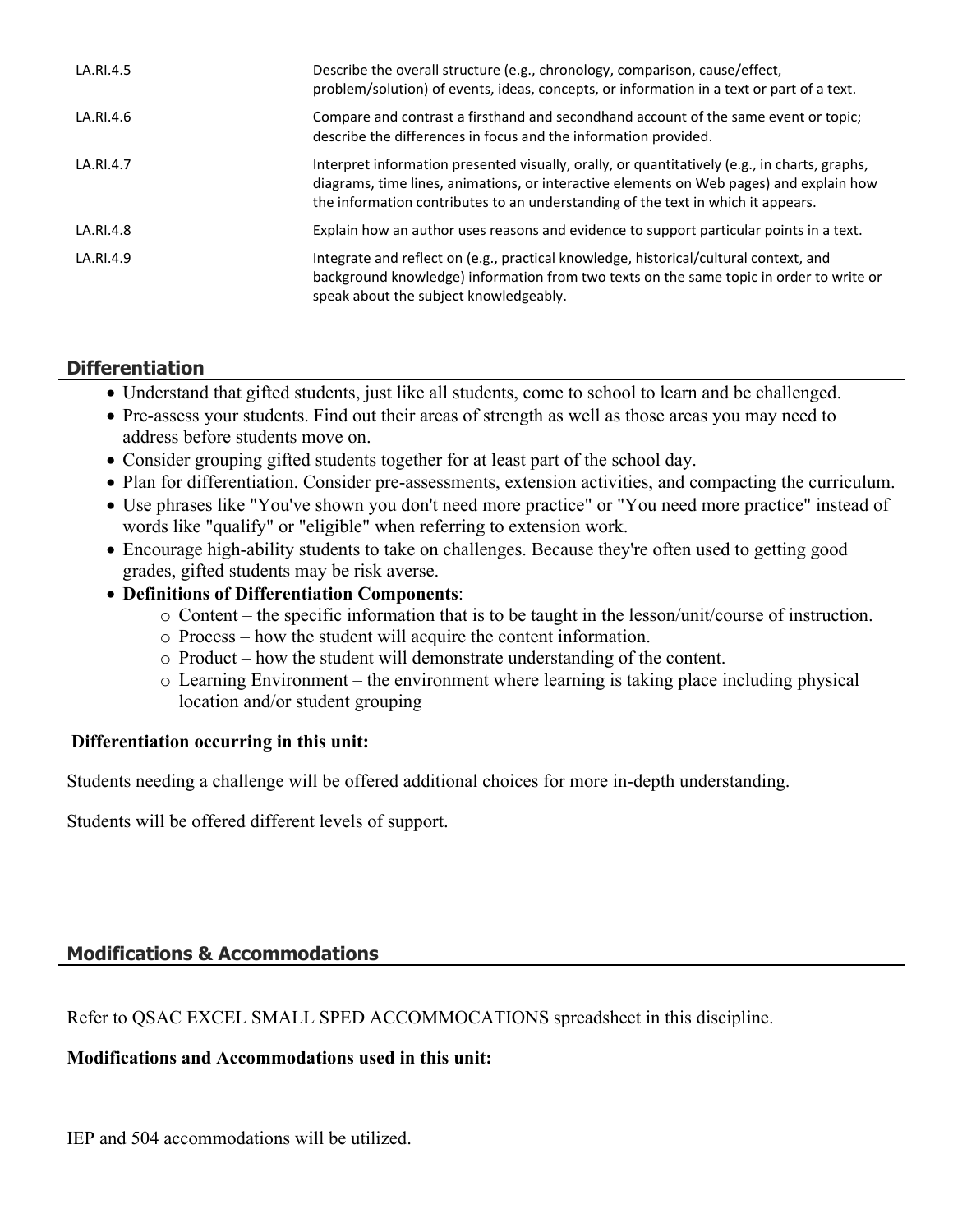#### **Benchmark Assessments**

 **Benchmark Assessments** are given periodically (e.g., at the end of every quarter or as frequently as once per month) throughout a school year to establish baseline achievement data and measure progress toward a standard or set of academic standards and goals.

#### **Schoolwide Benchmark assessments:**

Aimsweb benchmarks 3X a year

Linkit Benchmarks 3X a year

#### **Additional Benchmarks used in this unit:**

End of Unit Assessments

Online Quiz Game Questions

TCI Packet Responses

#### **Formative Assessments**

 Assessment allows both instructor and student to monitor progress towards achieving learning objectives, and can be approached in a variety of ways. **Formative assessment** refers to tools that identify misconceptions, struggles, and learning gaps along the way and assess how to close those gaps. It includes effective tools for helping to shape learning, and can even bolster students' abilities to take ownership of their learning when they understand that the goal is to improve learning, not apply final marks (Trumbull and Lash, 2013). It can include students assessing themselves, peers, or even the instructor, through writing, quizzes, conversation, and more. In short, formative assessment occurs throughout a class or course, and seeks to improve student achievement of learning objectives through approaches that can support specific student needs (Theal and Franklin, 2010, p. 151).

#### **Formative Assessments used in this unit:**

Class discussion

Teacher Observation

project supervision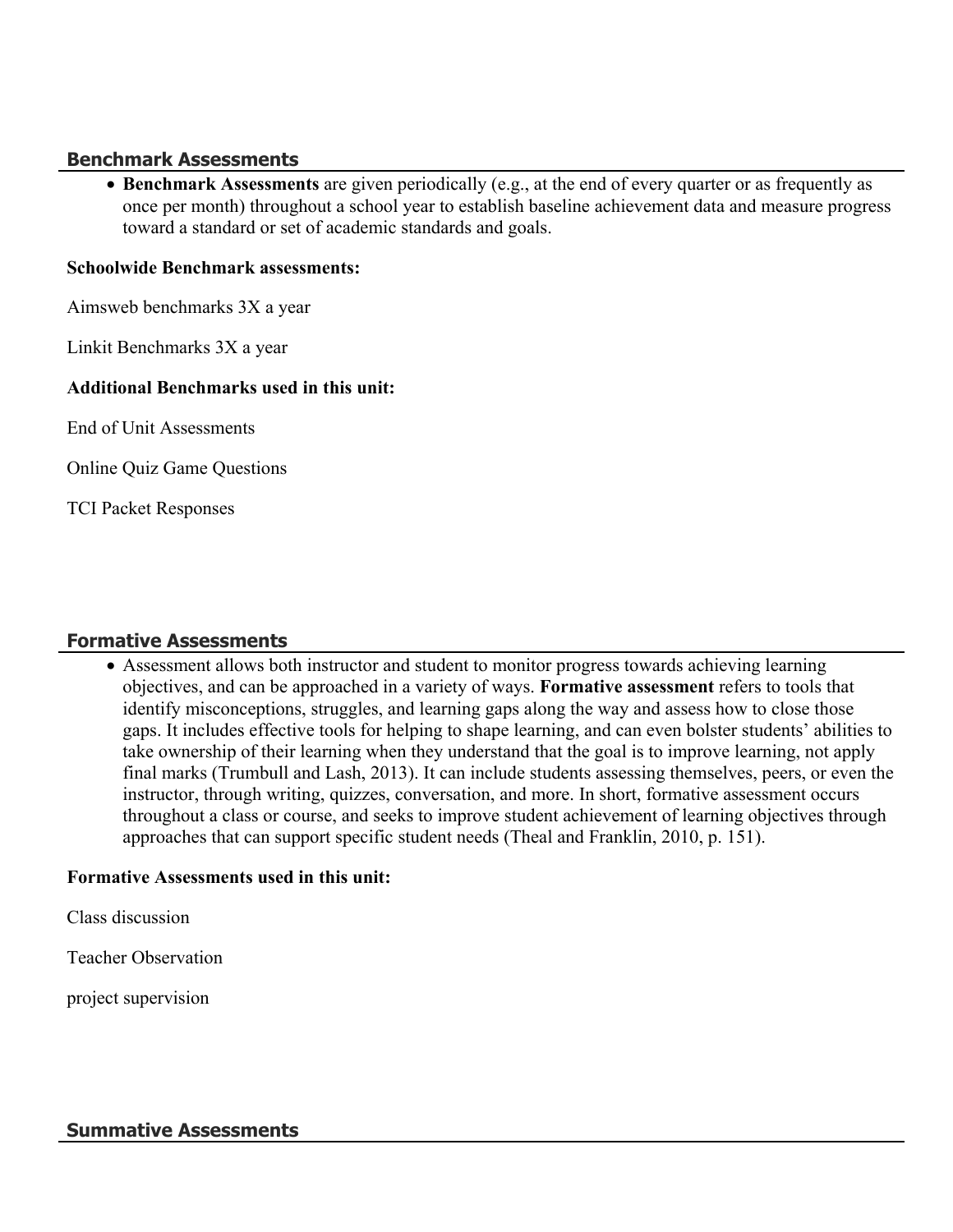**Summative assessments** evaluate student learning, knowledge, proficiency, or success at the conclusion of an instructional period, like a unit, course, or program. Summative assessments are almost always formally graded and often heavily weighted (though they do not need to be). Summative assessment can be used to great effect in conjunction and alignment with formative assessment, and instructors can consider a variety of ways to combine these approaches.

#### **Summative assessments for this unit:**

As listed above.

## **Instructional Materials**

TCI Social Studies Alive Textbook series

materials for projects as needed

#### **Standards**

| SOC.6.1.5.GeoPP.6      | Compare and contrast the voluntary and involuntary migratory experiences of different<br>groups of people and explain why their experiences differed.                                                                                                  |
|------------------------|--------------------------------------------------------------------------------------------------------------------------------------------------------------------------------------------------------------------------------------------------------|
| SOC.6.1.5.GeoPP.2      | Describe how landforms, climate and weather, and availability of resources have impacted<br>where and how people live and work in different regions of New Jersey and the United<br>States.                                                            |
| SOC.6.1.5.GeoHE.1      | Use a variety of sources from multiple perspectives, including aerial photographs or<br>satellite images to describe how human activity has impacted the physical environment<br>during different periods of time in New Jersey and the United States. |
| SOC.6.1.5.GeoSV.2      | Use maps to explain the impact of location and place on the relationships between places<br>in New Jersey, the United States and other countries.                                                                                                      |
| SOC.6.1.5. HistoryUP.7 | Describe why it is important to understand the perspectives of other cultures in an<br>interconnected world.                                                                                                                                           |
| SOC.6.1.5.GeoPP.1      | Compare and contrast characteristics of regions in the United States based on culture,<br>economics, and physical characteristics to understand the concept of regionalism.                                                                            |
| SOC.6.1.5. HistoryUP.5 | Compare and contrast historians' interpretations of important historical ideas, resources<br>and events.                                                                                                                                               |
| SOC.6.1.5.GeoGl.3      | Use geographic tools to determine factors that impacted emigration, settlement patterns,<br>and regional identities of the US colonies.                                                                                                                |
| SOC.6.1.5.GeoPP.3      | Use geographic models to describe how human movement relates to the location of<br>natural resources and sometimes results in conflict.                                                                                                                |
| SOC.6.1.5.GeoGI.4      | Explain how cultural and environmental characteristics affect the distribution and<br>movement of people, goods, and ideas.                                                                                                                            |
| SOC.6.1.5.GeoGl.1      | Use multiple sources to evaluate the impact of the movement of people from place to                                                                                                                                                                    |